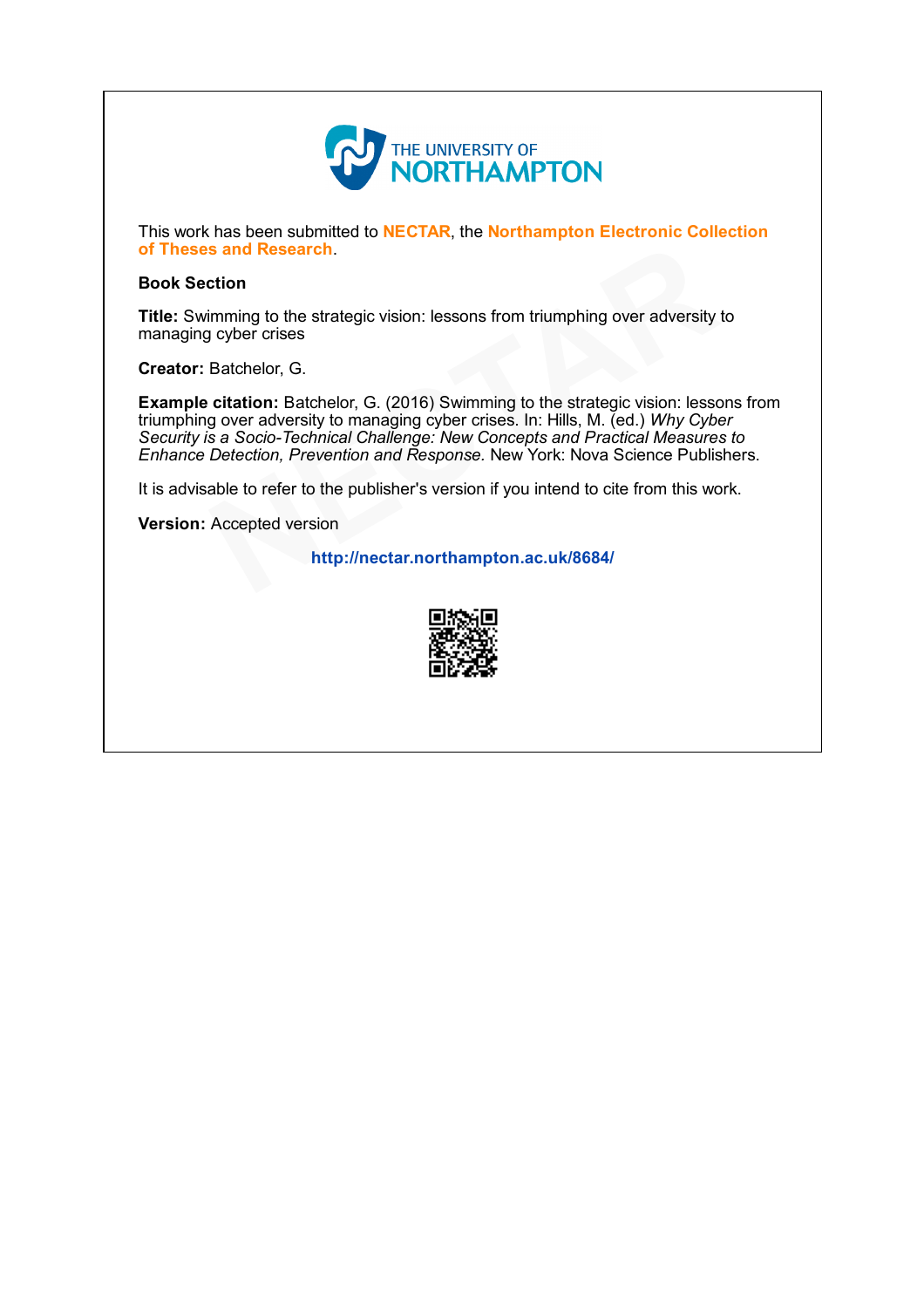*Chapter* 

# **SWIMMING TO THE STRATEGIC VISION: LESSONS FROM TRIUMPHING OVER ADVERSITY TO MANAGING CYBER CRISES**

## *Guy Batchelor \**

Founder, MinervaElite Consulting

### **ABSTRACT**

This chapter presents lessons for those preparing themselves or others for having the assured capability and capacity to ensure achievement of strategic delivery in crisis management. The kind of situation that – for example, characterises the unfolding and aftermath phases of a cyber-attack. The demands of such situations on the physical, emotional, psychological and other systems of employees will be intense. Sustaining effort will not be easy – and preparation needs to occur well in advance of an actual incident.

By drawing on my experience of preparing for (and succeeding at) swimming the English Channel, I demonstrate the critical role played in resilience by culture and just how important it is that emotional and other support is available at key moments to those charged with delivering strategic main effort. Consequently, readers are invited to consider how they will enable and protect the holistic wellbeing of those charged with incident management.

**Keywords**: Strategic, Mental, Physical, Elite, Ethos

-

\*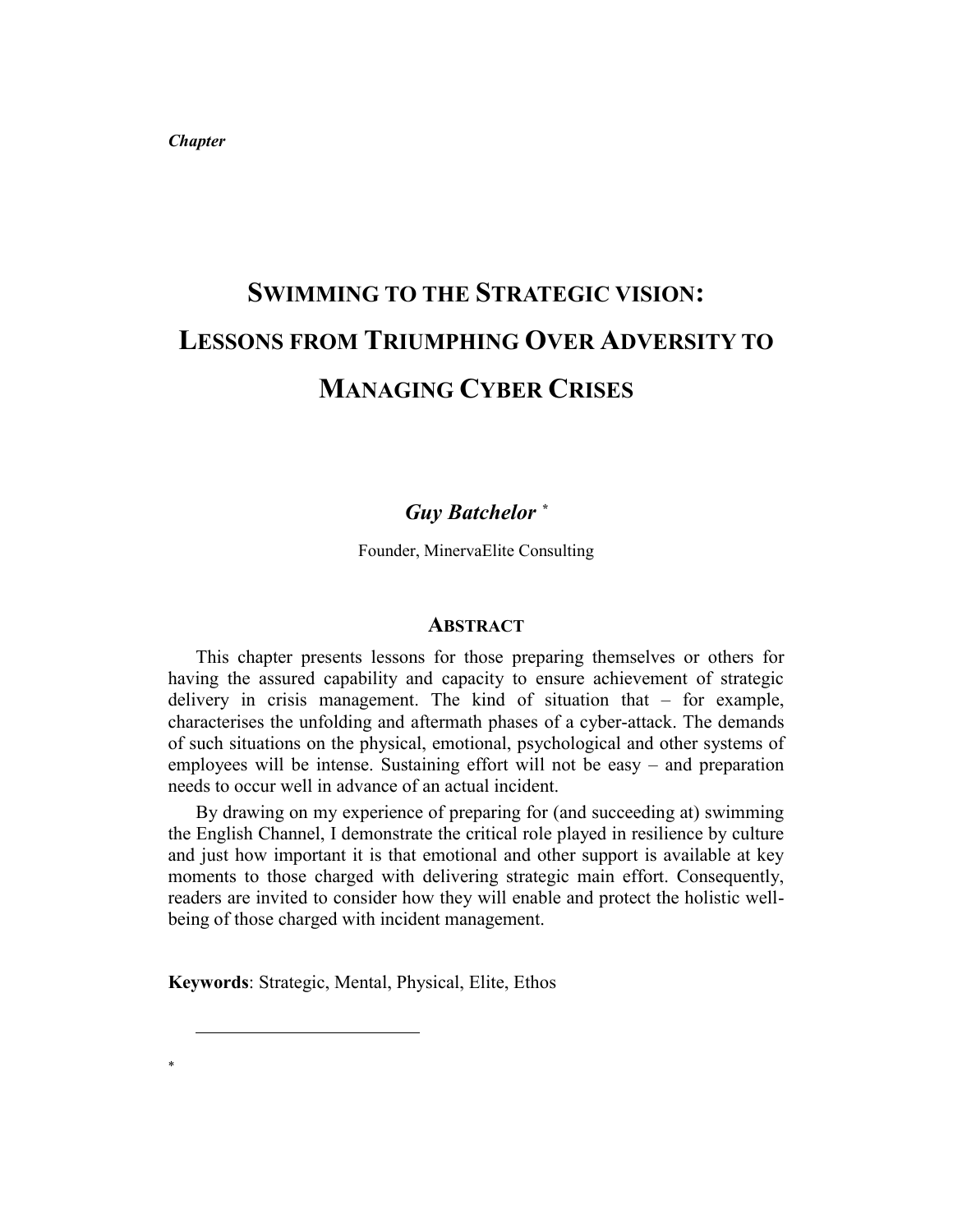#### **INTRODUCTION**

'Nothing Great is easy!' Capt. Mathew Webb, 1875.

Why is the strategic goal important at every level of the organization – and particularly so in the heat of a protracted and / or intense crisis? What does it matter whether ore not the strategic goal is consciously known by all, so long as the individual is servicing their particular responsibilities? Actually, from the theatre of battle we know that getting everyone to align to the main effort is absolutely critical. General Stanley McCrystal demonstrated this when he created the US Joint Special Operations Command Team of Teams (JSOC-ToT) in Iraq: the brutal truth was that if your action didn't help towards the main strategic goal, then it wasn't authorized and resources were not allotted to it.

Now McCrystal was fighting a war - but can the same process be incorporated into business, specifically when that business is planning for reacting to unprecedented crisis? If everyone knows the desired strategic end state, does this improve efficiency and productivity and, in turn, profitability? When overlaid with a proven ethos can an *average* organization become an *elite* organization? Can ethos and strategic understanding help promote and instill a more resilient culture especially in the physical and cyber space? I believe that the answer to all of those questions is a resounding 'yes'.

This chapter seeks – through the prism of my experience in swimming the English Channel – to provide useful concepts and provoke thoughts that could aid any organization in considering how it expects its decision-makers (and those that service them) to sustain main effort towards the strategic goal under challenging circumstances.

## **WHY SWIM THE ENGLISH CHANNEL?**

\* Corresponding Author Email Address: grb@minervaelite.com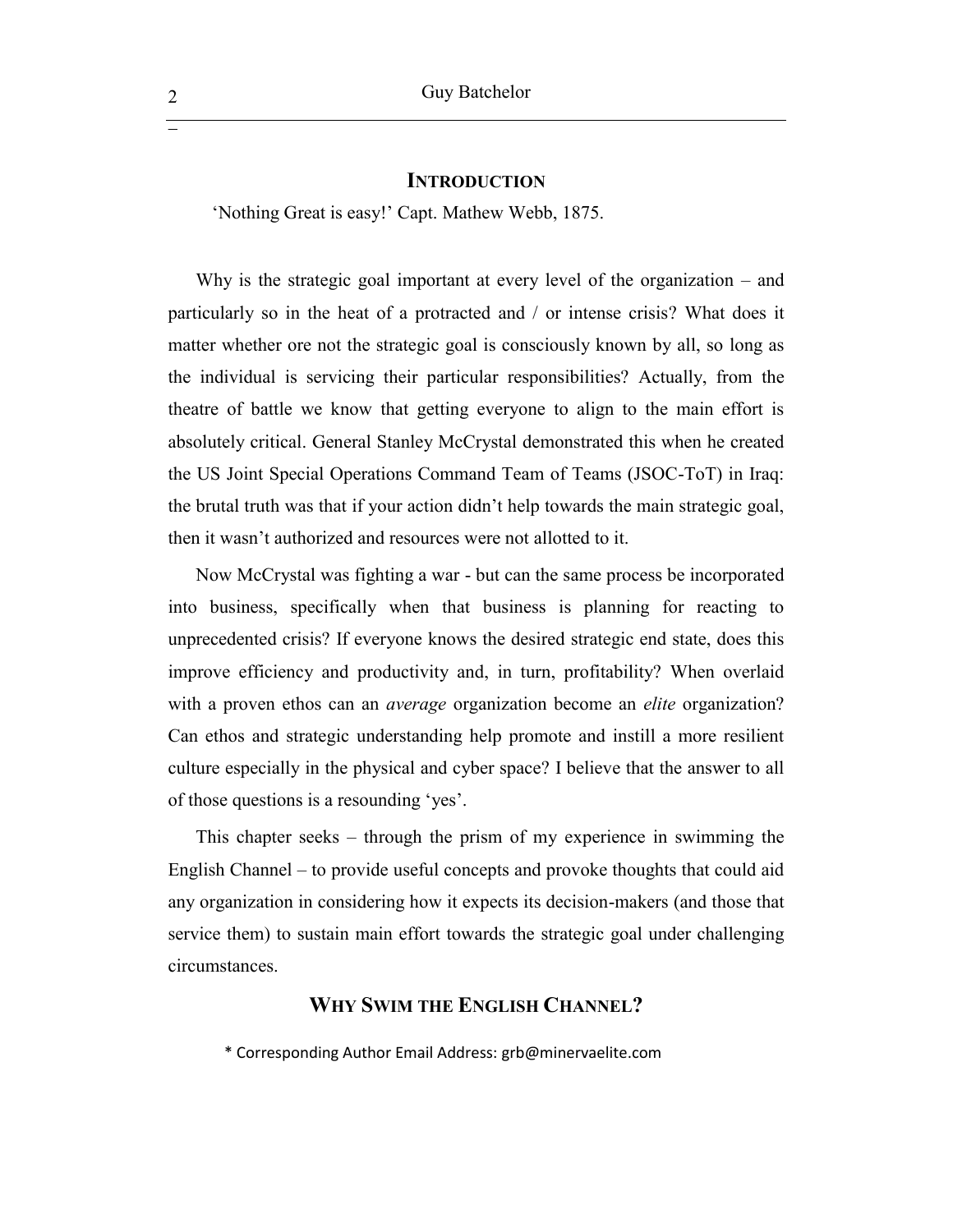Before I go any further I think it's important to note that I'm no elite athlete! I swam as a child for my local swim club, I've run to maintain cardiovascular fitness through my adult life and I've always enjoyed a long bike ride - but I wanted my challenge to take me to the next level: what could I do that would stand out? I needed something that would take planning and be a mental as well as physical challenge. I wanted to prove to myself that I could set a strategic end state and then build a team to plan, refine, execute and assess to that desired end state. Not everyone knows this, but whereas just one person swims the 'Channel – there is a boat and shore-based team that pilots the swimmer in the most efficient route, that provisions the swimmer and motivates them – whilst on shore, friends and family offer encouragement and support that is relayed to swimmer and followers further afield.

As my training developed, I started to wonder if I could define a blueprint for success that could be adopted by businesses.

I'd decided to swim the English Channel, the stretch of water that separates the United Kingdom from France. It is the busiest shipping lane in the world and, even in the height of summer, the water temperature rarely gets above 17c. For the swim to be officially recognized, the swimmer can only wear swimming trunks or 'jammers', silicone swim hat and goggles. A barrier cream can be used to prevent skin sores from the thousands of arm rotations the swimmer makes, but absolutely no neoprene is allowed! The Channel has strong tides that can be unpredictable and offer no assistance to the swimmer. As this is a cross-tide swim, the waters move you up and down the Channel - but not towards France.

This 22.5 mile stretch of water is known lovingly and respectfully in the endurance swimming community as the 'Mount Everest of swimming' - as less people have swum it than have summited to the roof of the world (at the time of writing, 1426 solos since Capt Webb's first crossing in 1875).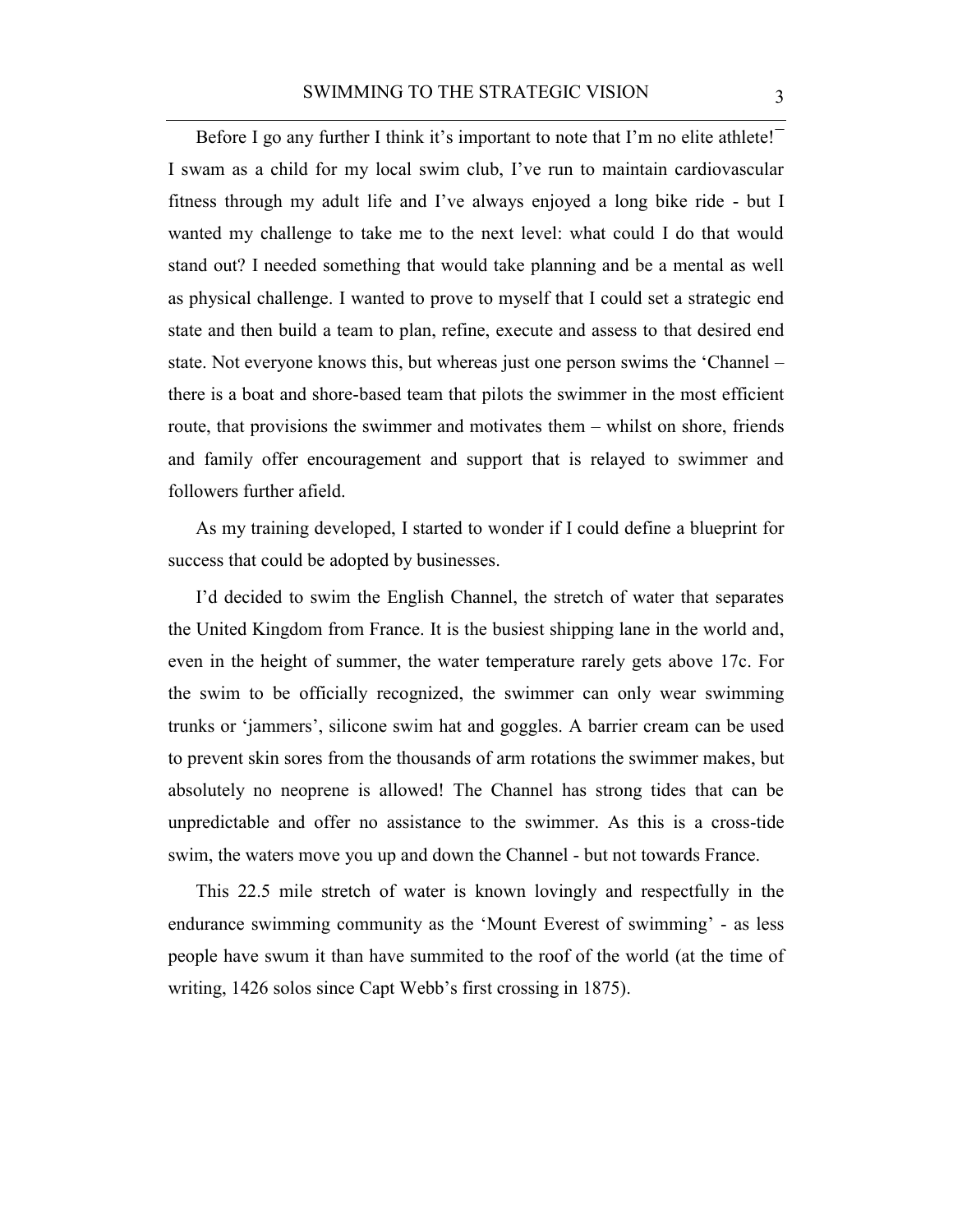## **BEYOND PHYSICAL FITNESS**

I'd allowed myself 6 months to get swim-fit and acclimatized to cold water, but it quickly became evident that this crossing wasn't just going to be a test of physical strength and technique but more a mental journey. I have a military background, and the unit that I served in had an ethos that has been the guide rail for my military life – and which now also became the guide rail for the task ahead. Our ethos is comprised of the following:

- 1. The unrelenting pursuit of excellence
- 2. A classless society
- 3. Self–discipline
- 4. Humility and humour

*The pursuit of excellence* is in all of us. Humans are competitive; we all want to be the best in our chosen fields, to win the race or have achievements credited to us that others don't receive. I believe this is driven by the human need for recognition from our families, friends, peers, contemporaries and strangers. It makes us feel **good** that we are recognized for doing a feat / task that others think is beyond them. It was my motivator.

Importantly, I wanted people to know and acknowledge that I was a Channel Swimmer! I also wanted to be part of small band of people who have achieved such a colossal feat. This was the same kind of ethos held the Spartans who aspired to be the elite of their generation and to be recognized as the best through their individual achievements. This produces a positive mental attitude: in other words, 'I can succeed and I will not fail'. Elitism can be viewed at many different levels and, from an individual perspective, you don't have to *win* the marathon to be in the elite group. By finishing the marathon and overcoming your own adversity, trials and tribulations you join the club - it isn't a physical act, it's a mental one.

*Classless society* – In the military this notion has formed around the idea that even the most junior soldier (having seen a problem or task at hand) could have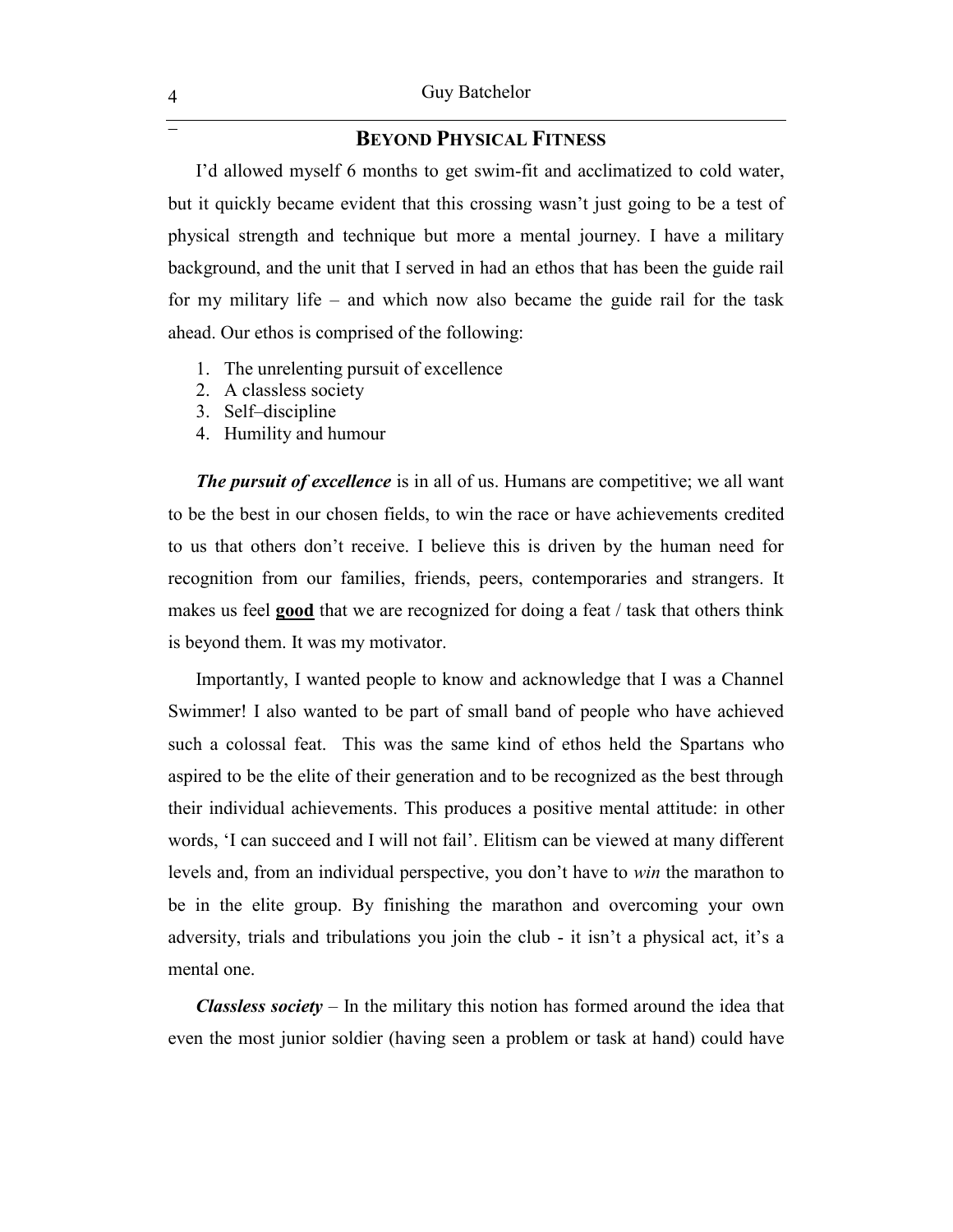the best answer and should have the ability to voice those thoughts within the group. Rank or position allows you the privilege to make decisions that others follow - and bear the consequences of that - but it doesn't always guarantee the right outcome! The ancient Greeks believed that 'Aristocracy' wasn't about birthright but that any person could achieve and should achieve success in life based on his personal merit, hard work and achievement.

I found in the small community of endurance swimmers that I joined shared this same mentality. I wasn't a threat: they'd all swum the Channel, but they listened to my concerns, worries and fears and gave advice freely and happily. They wanted me to succeed, and my success would not be a loss to them. There's a self-confidence and special trait in people who have achieved, and been recognized for that achievement, that they then very much want others to take the same journey and enjoy it. I believe that for most people in these elite groups this drive for achievement isn't fuelled by ego or the desire of star status, but the realization of the need for change in their lives for the better and wanting this for others.

*Self-discipline* – This is the easiest part of the ethos to explain in words but the hardest to live up to! Only I could do it; no-one else was going to get up at 6am with me to go and swim in a lake for an hour. No-one was going to count for me the laps of the pool for me or get in the plunge pool with me for 15 minutes to share the pain of being cold. Self-discipline is easy until you want a day off, or you don't want to swim the extra 50 laps, when you want the junk food but know that the high protein shake would be more beneficial. This is about mental strength and attitude: that intrinsic motivation to perform and take personal responsibility for your actions to reach the goal. It's what gets you through when it matters or the chips are down.

When, 10 hours into my swim and with only 4 miles left before landing in France, the tide changed: tough shit! Now the self-discipline from the previous 6 months training and a career in the military kicked in because I wasn't going to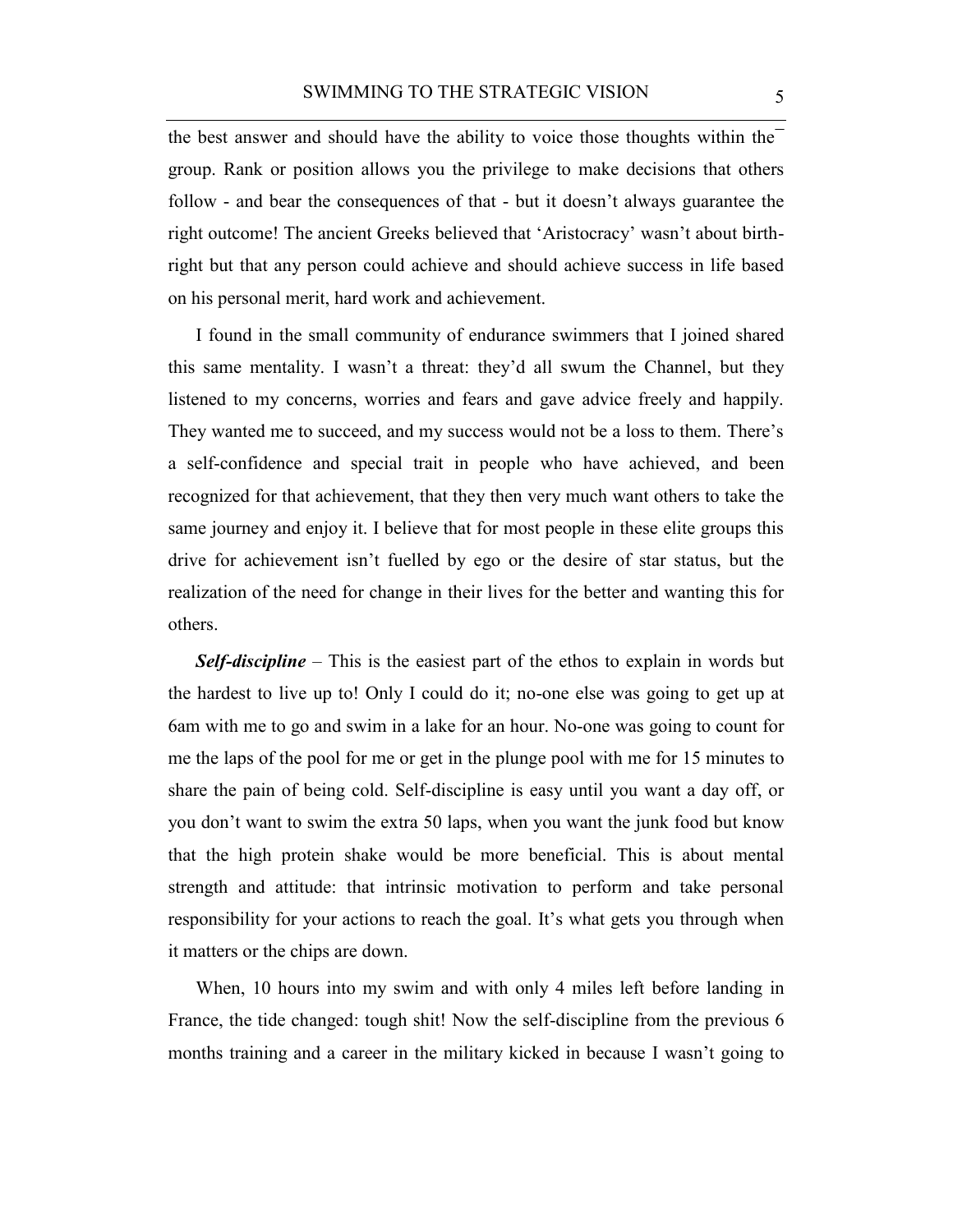give in: I was ready. Because of my self-discipline and my military attitude of 'Train Hard, Fight Easy' I knew that I could physically do it, I knew I could stand the cold; this was going to be a mental war but did I want to win it?

*Humility and humour* - Do these traits really reside in elite groups and are they necessary? Absolutely Yes! I would not have got to Shakespeare's beach in Dover, Kent on the morning of my swim without them. Humble because, to be the best, to achieve the goal, is to acknowledge that you're always learning - and to learn you have to have a mindset that accepts that you can always be and do better. Humour allows you to deal with setbacks, to endure and to sustain your positivity.

14 hours into my swim and having not got any closer to France in the preceding 4 hours, my stress levels were starting to show. Then, it was one of my support crew who turned the mental tide for me. I was tired, lonely, emotional and depressed. The euphoria of seeing France for the first time had dissipated and I knew I was starting to lose the fight against the tide. But at this point, I'd also started to question my own ability to get the job done. Having swum close to the boat so the team could throw me a carbohydrate feed - he quickly shouted "come on mate, can you smell the onions?" The tension inside me evaporated as I swam away from the boat and I had to seriously concentrate on breathing through my laughter! But in one of the most desperate moments of my life - a small, childish joke had done the trick, I was back in the mental game and I was going to complete the task.

Communication was important and this is a component in many businesses that is recognized after exercises and real life situations to never be as good as it should be: but why not? We verbalise from birth and verbal communication is the way most of communicate when we are in crisis - so why do we recognize all so often that we are bad at it? The ability to talk to your workforce and communicate your vision is key, PowerPoint is an aid not the answer. Personality and charisma are important to inspire the force to the strategic end. If we can find the ways to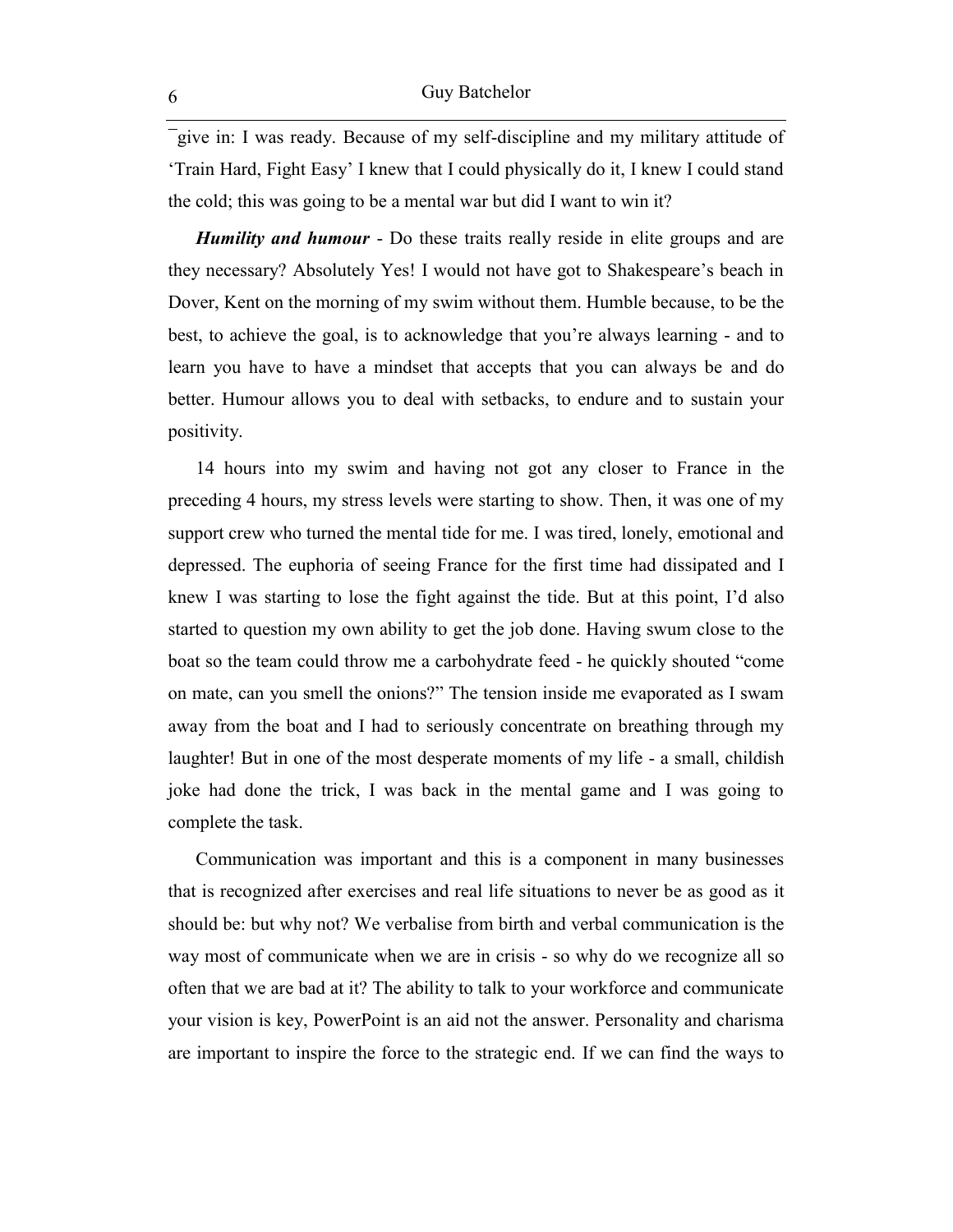unlock additional resources in, say, demoralized staff caught up in a seemingly intractable crisis – there is the potential for great competitive advantage as well as very beneficial impact in terms of fulfilled organizational and personal commitments to duty of care..

## **10% PHYSICAL, 90% MENTAL!**

Out there on the water, it was important that I succeeded. I'd recently set up a consultancy and I didn't want the first thing it promoted to be a disaster! Everyone in the crew knew that the mission was important, I'd briefed them before the start that, however painful it got, I had to reach the goal: this was the start of something new and success was paramount, it was setting the tone for the future.

The crew all had their own responsibilities and I'd been clear what they were and what their individual boundaries and permissions were, I had to as I couldn't give direction from the water! The military call it 'Mission Command' but as managers we should call it good practice! I then had to TRUST them to complete their tasks, I couldn't micro-manage, straightforward when the task is easy but what about the decision to pull me from the water if I was failing to swim quickly enough? I'd prepared all the crew for these moments by giving clear direction, guidance and policy.

I swam the English Channel. 17 hours and 8 minutes later - I am officially a 'Channel Swimmer'. I landed in France at 10.30pm, it was pitch black and rocky! Having swum there, I had 2 minutes to savour the moment before I swam back to the boat and we returned to Dover, as French customs only allow Channel Swimmers to have 15 minutes on French soil as you haven't officially been through immigration!

After the initial euphoria of success - the reality is this; I completed the task because I approached it with a solid and proven ethos to life, a positive mental attitude and on the day of the swim an amazing support team who relieved a lot of